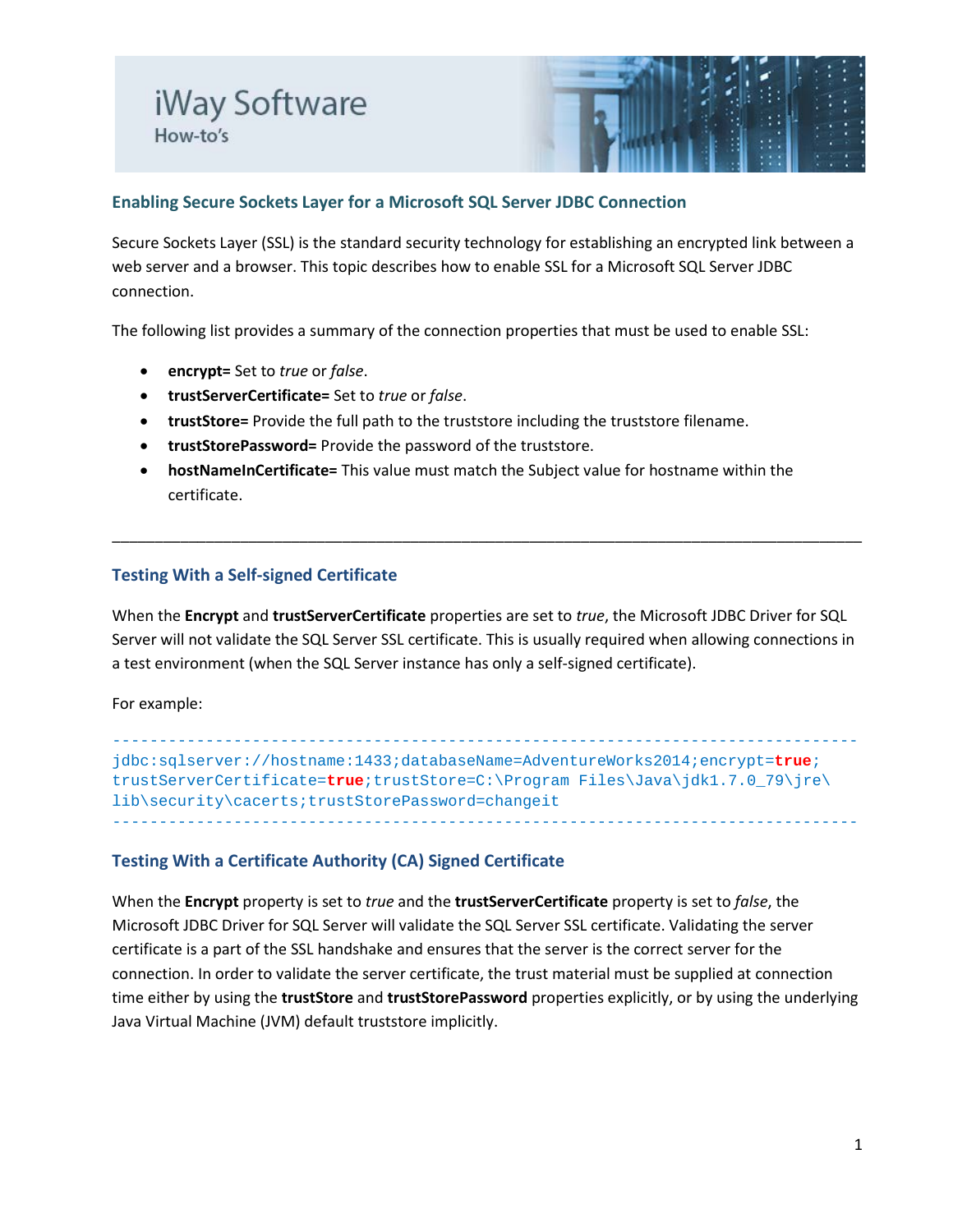For example:

```
--------------------------------------------------------------------------------
jdbc:sqlserver://hostname:1433;databaseName=AdventureWorks2014;encrypt=true;
trustServerCertificate=false;trustStore=C:\Program Files\Java\jdk1.7.0_79\jre\
lib\security\cacerts;trustStorePassword=changeit
--------------------------------------------------------------------------------
```
Alternatively, you can set the following Java Settings (as startup options) within your iWay Service Manager (iSM) Configuration or iWay Integration Application (iIA) Template. These options will apply to all JDBC Data Providers running in the iWay environment.

For example:

```
--------------------------------------------------------------------------------
-Djavax.net.ssl.trustStore=C:\MyCertificates\truststore.jks 
-Djavax.net.ssl.trustStorePassword=changit
--------------------------------------------------------------------------------
```
The following is a screenshot of the **Java Settings Java Virtual Machine Settings (Startup Options)** in the iSM Administration Console:

| <b>iWay Service Manager</b>                    |                                    | ba<br><b>Management</b>                                                             |  |  |  |  |
|------------------------------------------------|------------------------------------|-------------------------------------------------------------------------------------|--|--|--|--|
| <b>Registry</b><br><b>Server</b>               | <b>Tools</b><br><b>Deployments</b> |                                                                                     |  |  |  |  |
| <b>Properties</b><br><b>General Properties</b> | <b>Java Settings</b>               | Listed below are the java settings for the base configuration of this server.       |  |  |  |  |
| Java Properties                                |                                    | Java Virtual Machine Settings                                                       |  |  |  |  |
| Settings                                       |                                    | <b>Startup Options</b> - JVM options to be passed to the java startup. You may spec |  |  |  |  |
| <b>General Settings</b>                        |                                    | -Xmx is often used to set the memory allocation options.                            |  |  |  |  |
| Console Settings                               |                                    | -Diavax.net.ssl.trustStore=C:\MyCertificates\truststore.iks                         |  |  |  |  |
| Java Settings                                  |                                    | -Diavax.net.ssl.trustStorePassword=changit                                          |  |  |  |  |
| <b>Register Settings</b>                       | Startup                            |                                                                                     |  |  |  |  |
| <b>Trace Settings</b>                          |                                    |                                                                                     |  |  |  |  |
| Log Settings                                   |                                    |                                                                                     |  |  |  |  |
| <b>Path Settings</b>                           |                                    |                                                                                     |  |  |  |  |
| Data Settings                                  | Update                             |                                                                                     |  |  |  |  |

### **Exporting the SQL Server Certificate**

To export the SQL Server certificate:

1. Open the Microsoft Management Console (MMC ) by typing *mmc* in the Run dialog and clicking *OK*, as shown in the following image.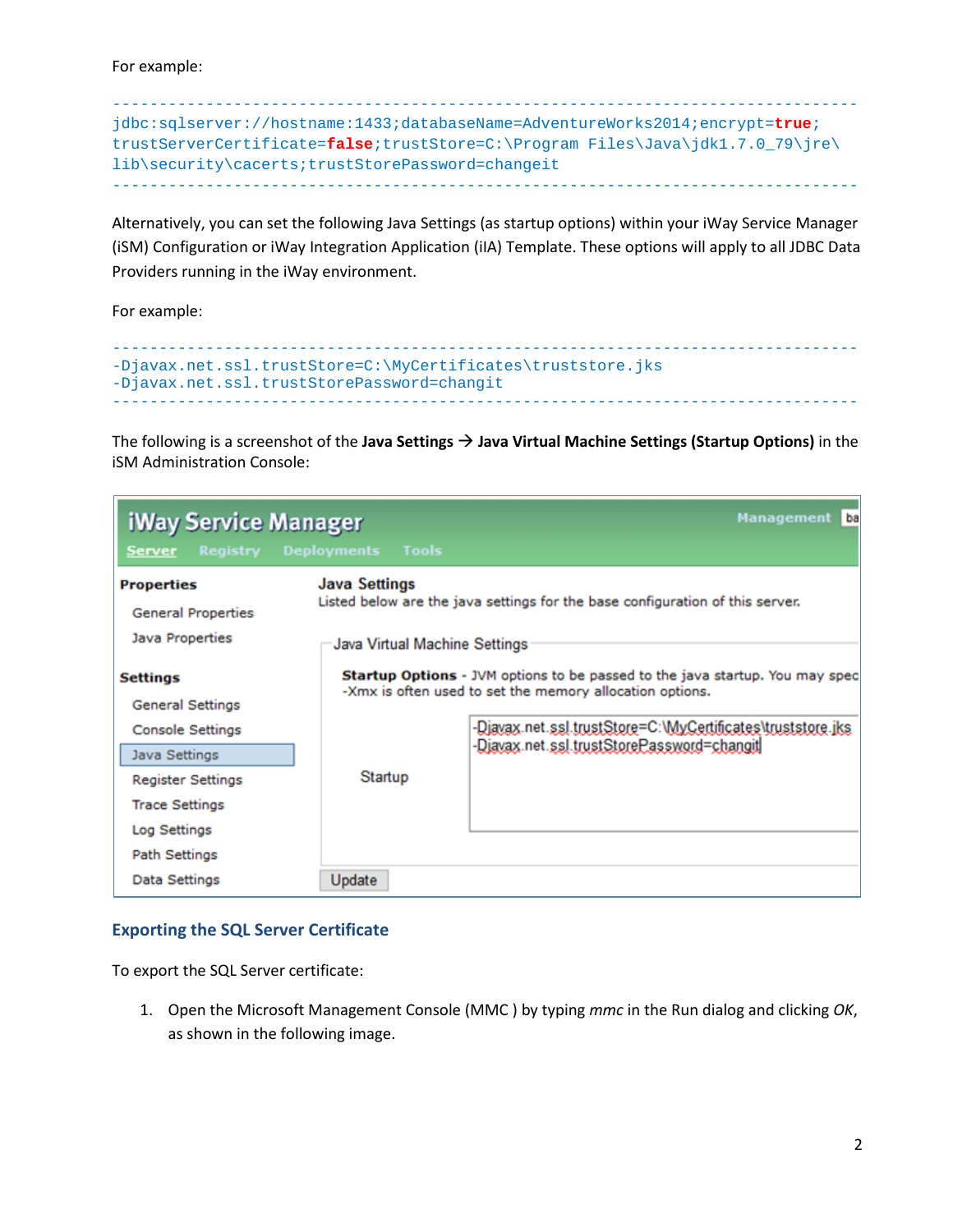| Run   |                                                                                                          |
|-------|----------------------------------------------------------------------------------------------------------|
|       | Type the name of a program, folder, document, or internet<br>resource, and Windows will open it for you. |
| Open: |                                                                                                          |
|       |                                                                                                          |
|       | OK<br>Cancel<br>Browse                                                                                   |

The Microsoft Management Console opens.

2. Click *File* from the menu bar and then select *Add/Remove Snap-in,* as shown in the following image.



The Add or Remove Snap-ins dialog opens, as shown in the following image.

| <b>Add or Remove Snap-ins</b>                                                                                                                                                                          |               |  |                     | ×               |
|--------------------------------------------------------------------------------------------------------------------------------------------------------------------------------------------------------|---------------|--|---------------------|-----------------|
| You can select snap-ins for this console from those available on your computer and configure the selected set of snap-ins. For<br>extensible snap-ins, you can configure which extensions are enabled. |               |  |                     |                 |
| Available snap-ins:                                                                                                                                                                                    |               |  | Selected snap-ins:  |                 |
| Snap-in                                                                                                                                                                                                | Vendor        |  | <b>Console Root</b> | Edit Extensions |
| <b>ActiveX Control</b>                                                                                                                                                                                 | Microsoft Cor |  |                     | Remove          |
| Authorization Manager Microsoft Cor                                                                                                                                                                    |               |  |                     |                 |
| 司 Certificates                                                                                                                                                                                         | Microsoft Cor |  |                     |                 |
| Component Services                                                                                                                                                                                     | Microsoft Cor |  |                     | Move Up         |
| Computer Managem Microsoft Cor                                                                                                                                                                         |               |  |                     | Move Down       |
| <b>No Device Manager</b>                                                                                                                                                                               | Microsoft Cor |  | $Add$ >             |                 |
| <b>PP</b> Disk Management                                                                                                                                                                              | Microsoft and |  |                     |                 |
| <b>I Event Viewer</b>                                                                                                                                                                                  | Microsoft Cor |  |                     |                 |
| Folder                                                                                                                                                                                                 | Microsoft Cor |  |                     |                 |
| Group Policy Object  Microsoft Cor                                                                                                                                                                     |               |  |                     |                 |
| 恩 IP Security Monitor                                                                                                                                                                                  | Microsoft Cor |  |                     |                 |
| 是 IP Security Policy M Microsoft Cor                                                                                                                                                                   |               |  |                     |                 |
| $\left \stackrel{\scriptscriptstyle (B)}{=}\right $ Link to Web Address Microsoft Cor                                                                                                                  |               |  |                     | Advanced        |
|                                                                                                                                                                                                        |               |  |                     |                 |
| Description:                                                                                                                                                                                           |               |  |                     |                 |
| The Certificates snap-in allows you to browse the contents of the certificate stores for yourself, a service, or a computer.                                                                           |               |  |                     |                 |
|                                                                                                                                                                                                        |               |  |                     |                 |
|                                                                                                                                                                                                        |               |  |                     |                 |
|                                                                                                                                                                                                        |               |  |                     |                 |
|                                                                                                                                                                                                        |               |  |                     | Cancel<br>OK    |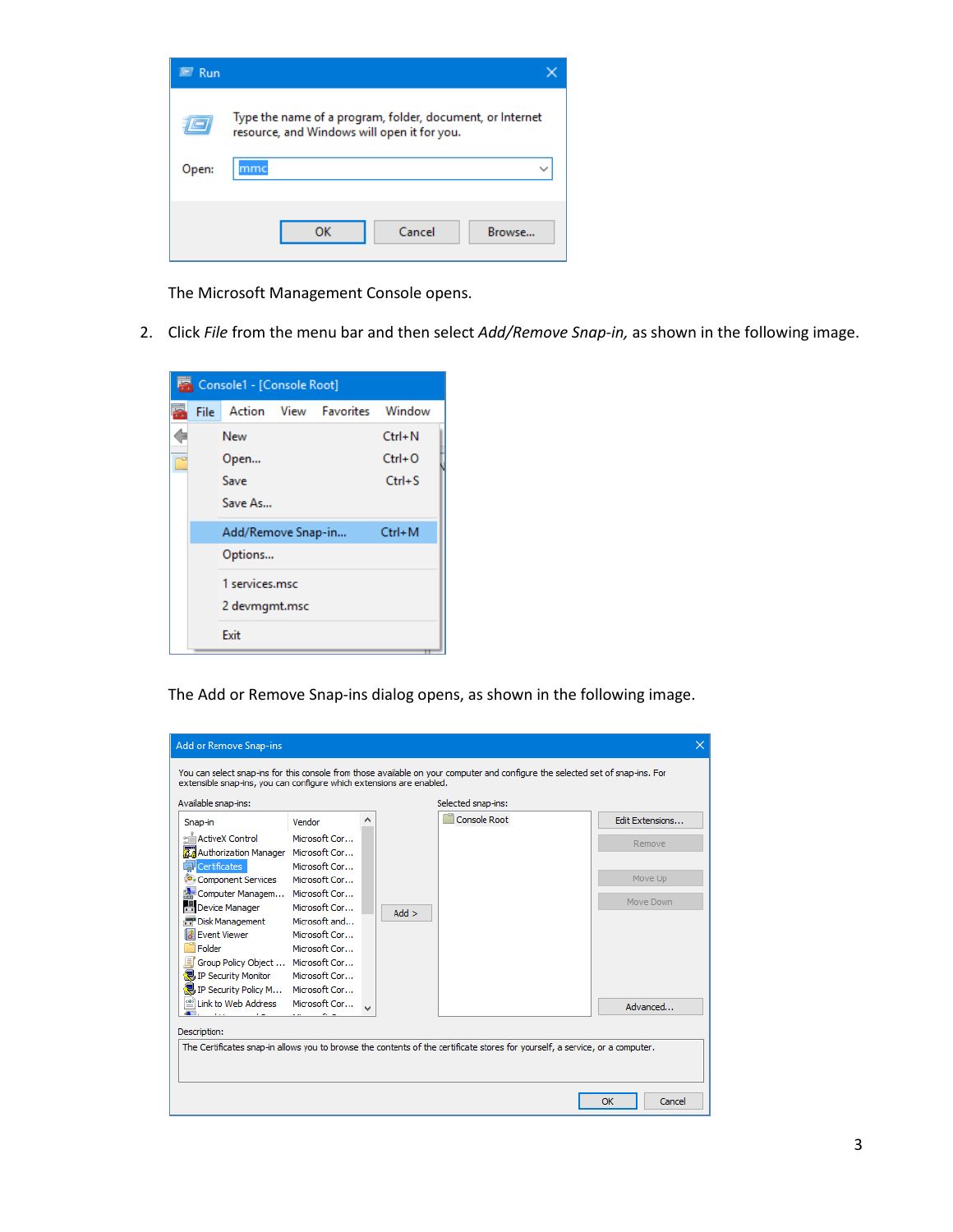3. In the Available snap-ins area (left pane) of the dialog, click *Certificates*, and then click *Add*.

The Certificates snap-in dialog opens, as shown in the following image.

| Certificates snap-in                              | × |
|---------------------------------------------------|---|
|                                                   |   |
| This snap-in will always manage certificates for: |   |
| ◉ My user account                                 |   |
| ◯ Service account                                 |   |
| ◯ Computer account                                |   |
|                                                   |   |
|                                                   |   |
|                                                   |   |
|                                                   |   |
|                                                   |   |
|                                                   |   |
|                                                   |   |
|                                                   |   |
|                                                   |   |
|                                                   |   |
|                                                   |   |
| Finish<br>Cancel<br>$Back$                        |   |

4. Ensure *My user account* is selected (default) and click *Finish*.

You are returned to the Add or Remove Snap-ins dialog where the selected snap in (Certificates – Current User) is added to the Selected snap-ins area (right pane), as shown in the following image.

| Add or Remove Snap-ins                                                                                                                                                                                 |               |  |         |                             | $\times$        |
|--------------------------------------------------------------------------------------------------------------------------------------------------------------------------------------------------------|---------------|--|---------|-----------------------------|-----------------|
| You can select snap-ins for this console from those available on your computer and configure the selected set of snap-ins. For<br>extensible snap-ins, you can configure which extensions are enabled. |               |  |         |                             |                 |
| Available snap-ins:                                                                                                                                                                                    |               |  |         | Selected snap-ins:          |                 |
| Snap-in                                                                                                                                                                                                | Vendor        |  |         | Console Root                | Edit Extensions |
| ActiveX Control                                                                                                                                                                                        | Microsoft Cor |  |         | Certificates - Current User |                 |
| Authorization Manager Microsoft Cor                                                                                                                                                                    |               |  |         |                             | Remove          |
| Certificates                                                                                                                                                                                           | Microsoft Cor |  |         |                             |                 |
| Component Services                                                                                                                                                                                     | Microsoft Cor |  |         |                             | Move Up         |
| Computer Managem Microsoft Cor                                                                                                                                                                         |               |  |         |                             |                 |
| H Device Manager                                                                                                                                                                                       | Microsoft Cor |  | $Add$ > |                             | Move Down       |
| <b>T</b> Disk Management                                                                                                                                                                               | Microsoft and |  |         |                             |                 |
| <b>I Event Viewer</b>                                                                                                                                                                                  | Microsoft Cor |  |         |                             |                 |
| Folder                                                                                                                                                                                                 | Microsoft Cor |  |         |                             |                 |
| lif Group Policy Object  Microsoft Cor                                                                                                                                                                 |               |  |         |                             |                 |
| 恩 IP Security Monitor                                                                                                                                                                                  | Microsoft Cor |  |         |                             |                 |
| <mark>、</mark> IP Security Policy M Microsoft Cor                                                                                                                                                      |               |  |         |                             |                 |
| <sup>1</sup> Link to Web Address Microsoft Cor                                                                                                                                                         |               |  |         |                             | Advanced        |
|                                                                                                                                                                                                        |               |  |         |                             |                 |
| Description:                                                                                                                                                                                           |               |  |         |                             |                 |
| The Certificates snap-in allows you to browse the contents of the certificate stores for yourself, a service, or a computer.                                                                           |               |  |         |                             |                 |
|                                                                                                                                                                                                        |               |  |         |                             |                 |
|                                                                                                                                                                                                        |               |  |         |                             |                 |
|                                                                                                                                                                                                        |               |  |         |                             | Cancel<br>OK    |
|                                                                                                                                                                                                        |               |  |         |                             |                 |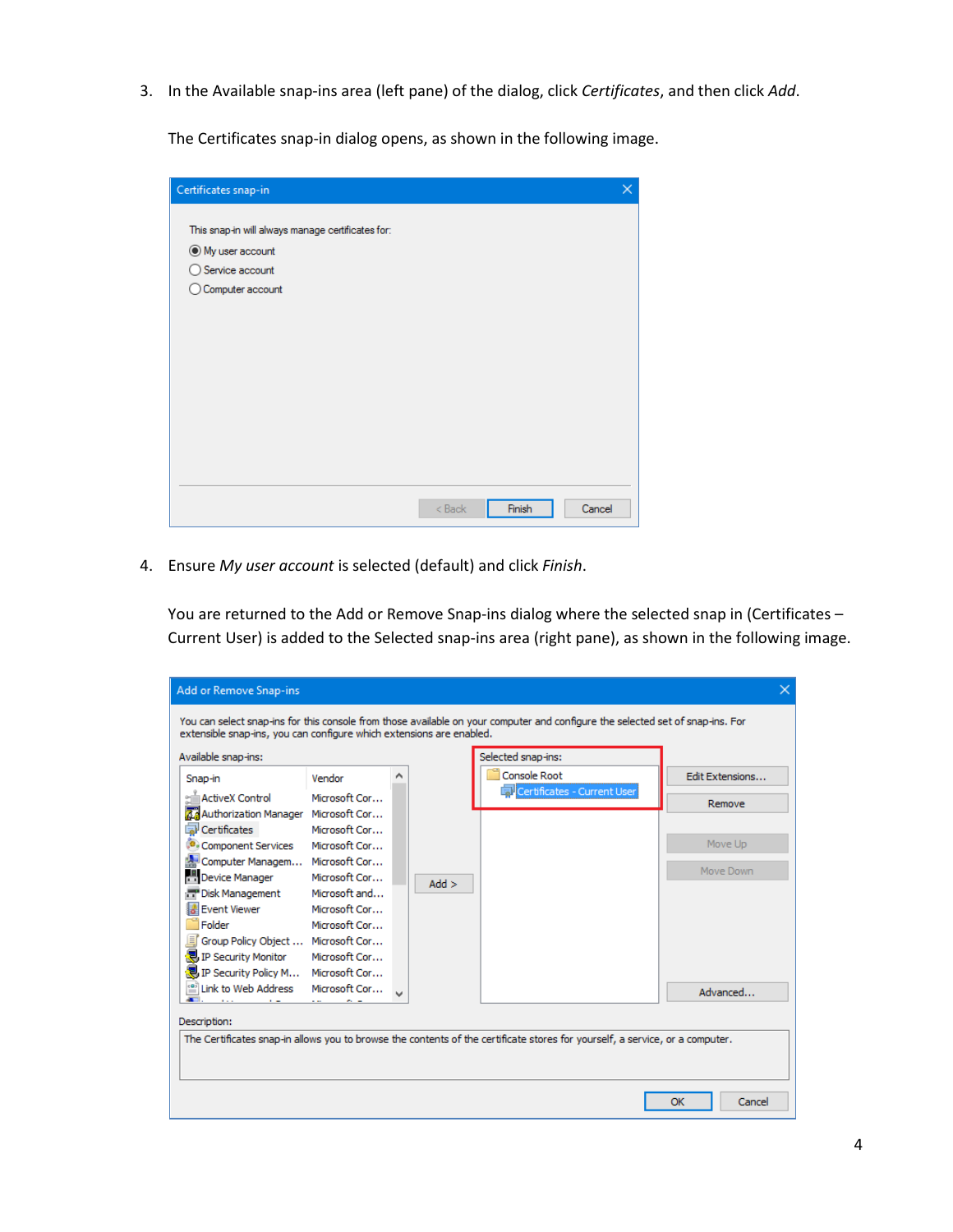5. Click *OK*.

You are returned to the main area of the Microsoft Management Console.

6. In the left pane, expand *Certificates – Current User*, *Personal*, and then click *Certificates*, as shown in the following image.



7. Right-click your certificate in the center pane, select *All Tasks* from the context menu, and then click *Export*, as shown in the following image.

| <b>Issued To</b> | ㅅ              |    | <b>Issued By</b>                 | Expiratio |
|------------------|----------------|----|----------------------------------|-----------|
| Ŷ.               | Open           |    | <b>IBCA</b>                      | 2/12/20   |
|                  | All Tasks      | Y. | Open                             |           |
|                  | Cut            |    | Request Certificate with New Key |           |
|                  | Copy<br>Delete |    | <b>Advanced Operations</b>       | >         |
|                  |                |    | Export                           |           |
|                  | Properties     |    |                                  |           |
|                  | Help           |    |                                  |           |

The Certificate Export Wizard opens, as shown in the following image.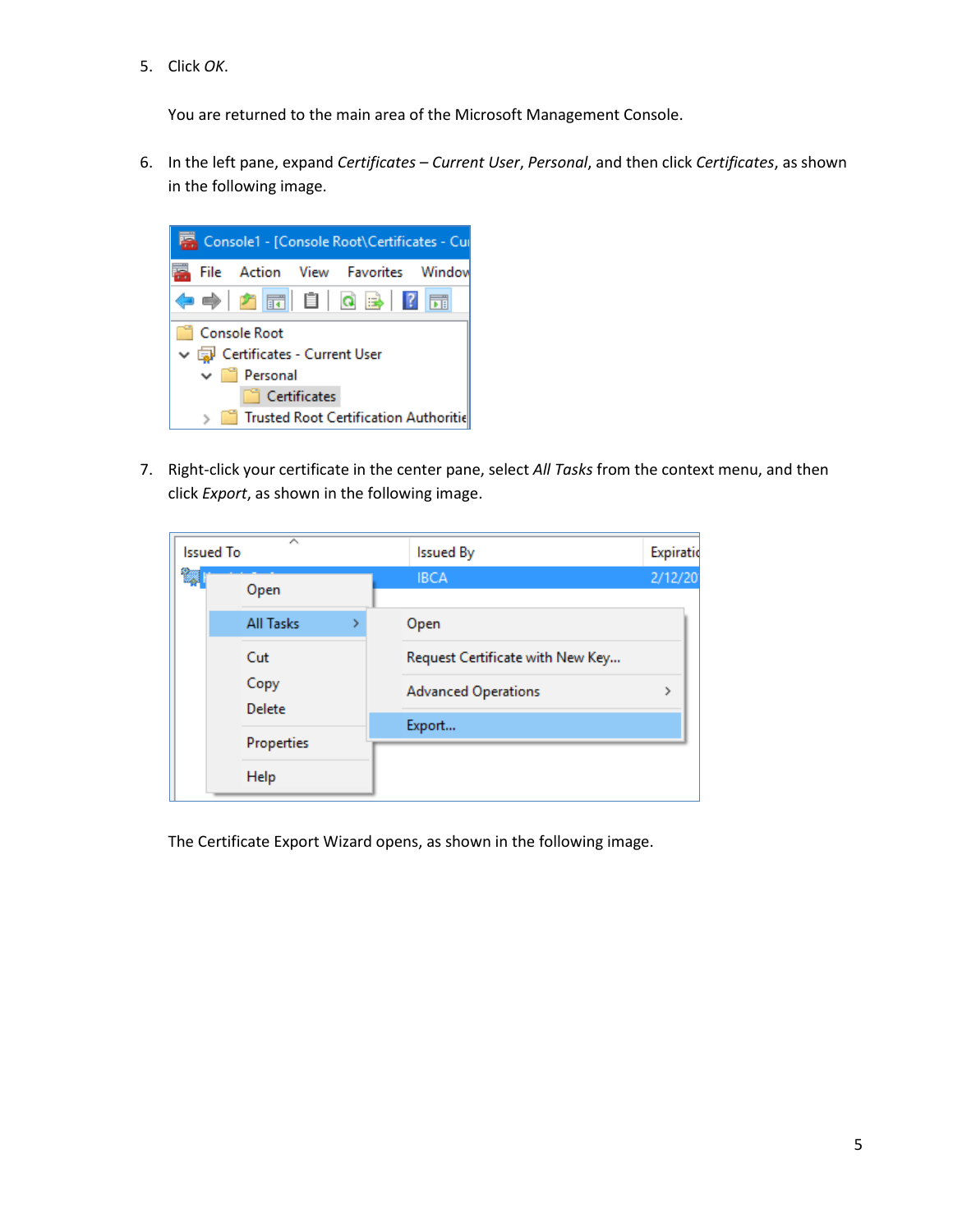| Certificate Export Wizard                                                                                                                                                                                                                                           |  |  |  |  |
|---------------------------------------------------------------------------------------------------------------------------------------------------------------------------------------------------------------------------------------------------------------------|--|--|--|--|
| Welcome to the Certificate Export Wizard                                                                                                                                                                                                                            |  |  |  |  |
| This wizard helps you copy certificates, certificate trust lists and certificate revocation<br>lists from a certificate store to your disk.                                                                                                                         |  |  |  |  |
| A certificate, which is issued by a certification authority, is a confirmation of your identity<br>and contains information used to protect data or to establish secure network<br>connections. A certificate store is the system area where certificates are kept. |  |  |  |  |
| To continue, click Next.                                                                                                                                                                                                                                            |  |  |  |  |
| Cancel<br>Next                                                                                                                                                                                                                                                      |  |  |  |  |

8. Click *Next*.

The Export Private Key pane opens, as shown in the following image.

| Certificate Export Wizard                                                                                                                     |
|-----------------------------------------------------------------------------------------------------------------------------------------------|
| <b>Export Private Key</b><br>You can choose to export the private key with the certificate.                                                   |
| Private keys are password protected. If you want to export the private key with the<br>certificate, you must type a password on a later page. |
| Do you want to export the private key with the certificate?                                                                                   |
| $\bigcirc$ Yes, export the private key                                                                                                        |
| (C) No, do not export the private key                                                                                                         |
|                                                                                                                                               |
| Cancel<br>Next                                                                                                                                |

9. Ensure that *No, do not export the private key* is selected (default) and click *Next*.

The Export File Format pane opens, as shown in the following image.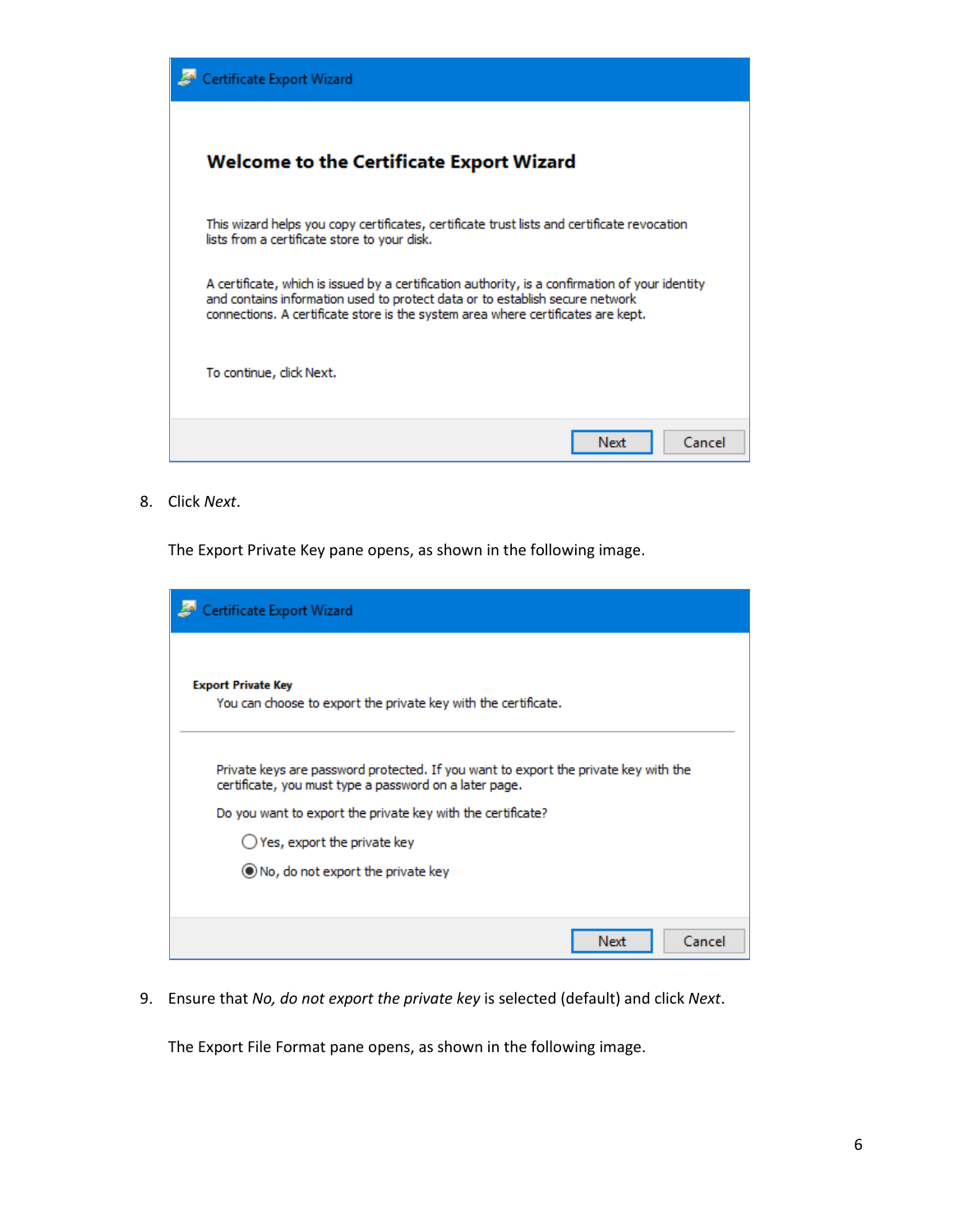| Certificate Export Wizard                                                               |  |  |  |  |  |
|-----------------------------------------------------------------------------------------|--|--|--|--|--|
| <b>Export File Format</b><br>Certificates can be exported in a variety of file formats. |  |  |  |  |  |
| Select the format you want to use:                                                      |  |  |  |  |  |
| (DER encoded binary X.509 (.CER)                                                        |  |  |  |  |  |
| Base-64 encoded X.509 (.CER)                                                            |  |  |  |  |  |
| (P7B). Cryptographic Message Syntax Standard - PKCS #7 Certificates (P7B)               |  |  |  |  |  |
| Include all certificates in the certification path if possible                          |  |  |  |  |  |
| Personal Information Exchange - PKCS #12 (.PFX)                                         |  |  |  |  |  |
| Include all certificates in the certification path if possible                          |  |  |  |  |  |
| Delete the private key if the export is successful                                      |  |  |  |  |  |
| Export all extended properties                                                          |  |  |  |  |  |
| Enable certificate privacy                                                              |  |  |  |  |  |
| Microsoft Serialized Certificate Store (.SST)                                           |  |  |  |  |  |
| Cancel<br>Next                                                                          |  |  |  |  |  |

10. Ensure that *DER encoded binary X.509 (.CER)* is selected (default) and click *Next*.

The File to Export pane opens, as shown in the following image.

| Certificate Export Wizard                                                |                |
|--------------------------------------------------------------------------|----------------|
| <b>File to Export</b><br>Specify the name of the file you want to export |                |
| File name:<br>C: \mycertfolder \MSSQLcert.cer                            | Browse         |
|                                                                          |                |
|                                                                          | Cancel<br>Next |

- 11. Enter (or browse to) the full path for the file you want to create.
- 12. Click *Next* and then click *Finish.*